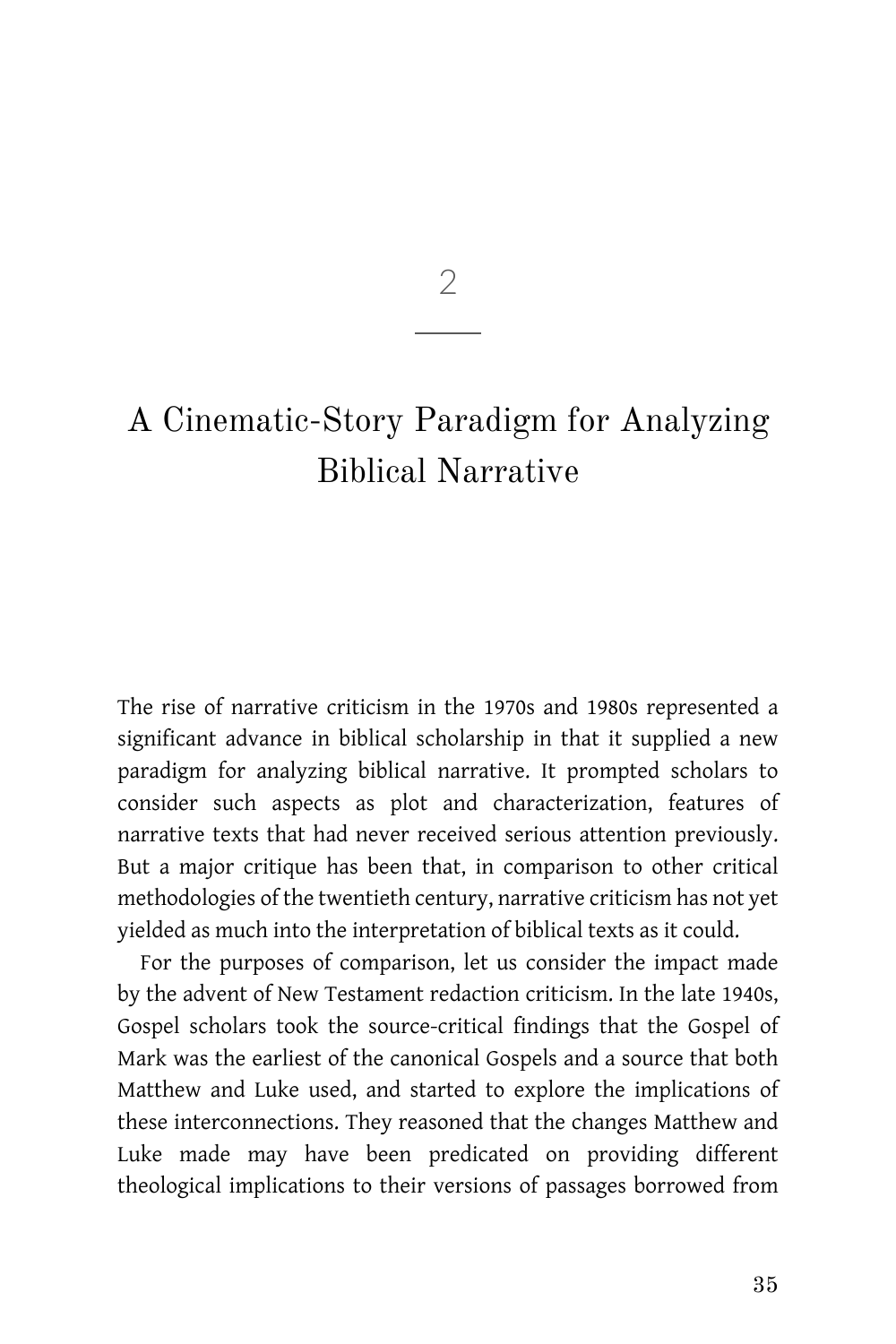Mark, and so, a study of the changes could yield insights into the theologies of Matthew and Luke. This represented a game-changer in the history of Gospel studies in that it opened the door to a significant yield of fresh insights into these texts.

The impact of redaction criticism rests on a basic insight: "editorial changes may reflect evangelists' theology." Similarly, narrative criticism may need some basic insight to provide the impetus for an interpretation-oriented approach that would prove more productive than application of the discipline has been thus far. The present volume endeavors to offer just such a basic insight: "reading a biblical narrative text is akin to *watching a movie*." Both reading and watching involve encountering a story, and while the two stories may be quite different in content and style, they both reflect certain features that are basic to all stories, ancient or modern. These features as they appear in film are second nature to us owing to the voluminous exposure we have to movies and television in our culture. Our thousands of hours of screen time have conditioned our brains with a *story paradigm* such that we know implicitly how the story of a movie works and how we are expected to interact with it. This conditioning of our brains should constitute an invaluable resource for the task of studying the stories set forth in the narrative portions of the Bible. With the story paradigm gained from all of our cinematic exposure practically imprinted in our DNA, we should be naturals at analyzing biblical stories in a similar manner.

What I am proposing builds upon the narrative-critical movement of the past four decades, and it may help us to remember the way in which that movement came about. Narrative criticism originally arose as a reaction against the tendency of historical-critical methodologies—like form criticism and redaction criticism—to atomize biblical narrative material, breaking it down into small pieces of text, and working with them in isolation from each other. The result was that any sense of a biblical story as a unified whole was lost. Scholars recognized this problem and worked to equip themselves for the task of analyzing biblical stories *as stories* by digging into literary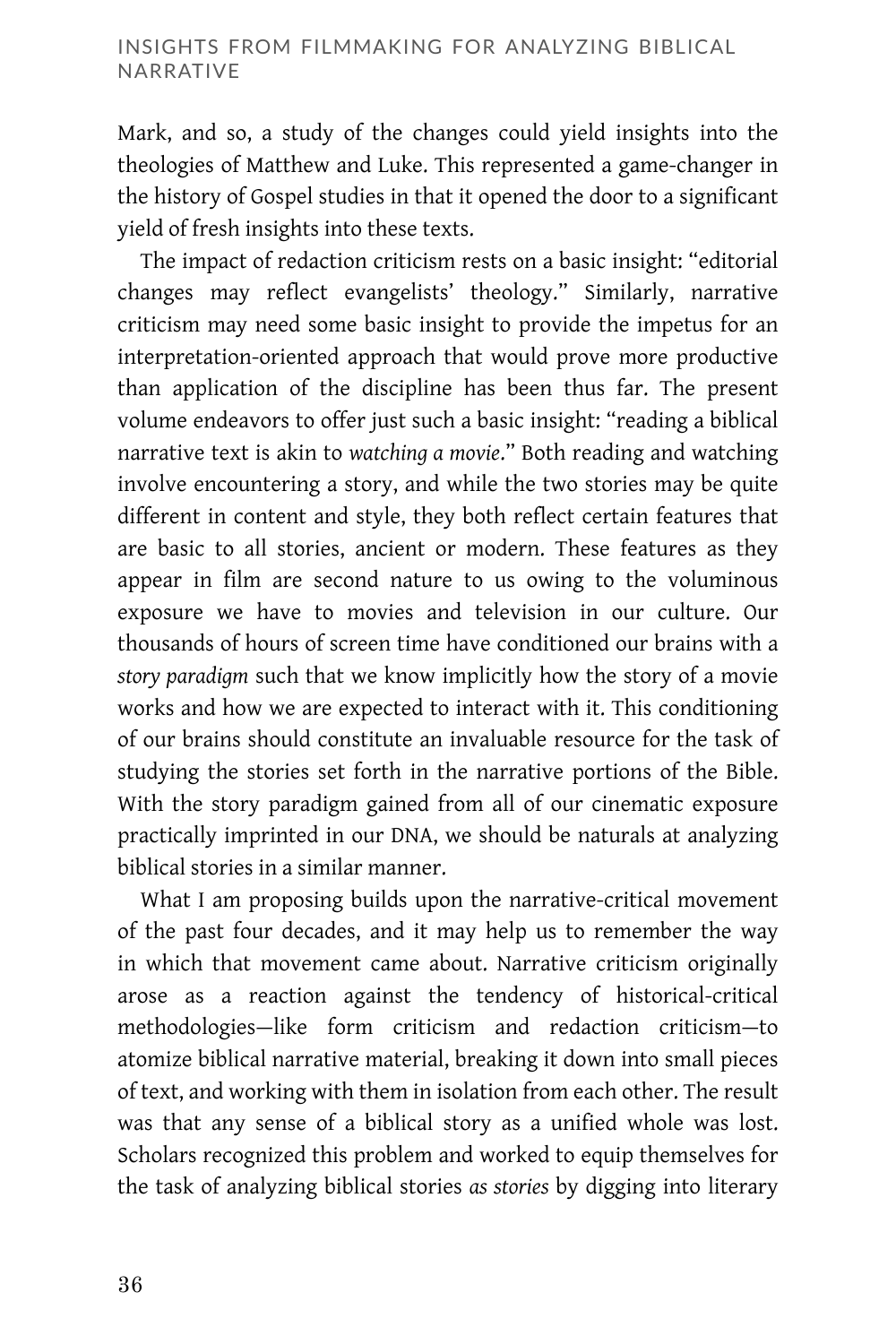scholarship on the modern novel. This endeavor was fraught with challenges, however. First, the literary-critical paradigm they were attempting to master was inherently incompatible with the historicalcritical paradigm with which they had been trained. Further, the literary-critical resources to which they most often turned for how to analyze stories were oriented toward providing comprehensive lists of the options available to storytellers in their crafting of the various literary components that make up a story—for example, that a character can be flat or round. Such resources, however, had little to offer on the interpretive significance of these options, that is, on how the choice of one option over another might make a difference in how readers interpret a narrative text. The present work posits the use of the *cinematic-story paradigm* (introduced above) as a next step in the development of a narrative-critical approach capable of discerning the interpretative significance of particular narrative moves in biblical passages.

This chapter is dedicated to unveiling components of this paradigm. Further, the description of each is accompanied by a cinematic example illustrating that component; if a picture is worth a thousand words, imagine how many words a *moving picture* would be worth. Of course, because our ultimate interest is the study of biblical narrative, the treatment of each insight will also be accompanied by an illustration of how that insight influences the analysis of a biblical narrative passage. It is hoped that the paradigm established in this chapter will equip biblical narrative critics to take the analysis of biblical stories to a new level.

## **Every Movie Creates Its Own Story-World**

With some movies, it is obvious that the producers have set out to create a world that viewers can recognize as distinct from the real world. This is certainly the case with Peter Jackson's cinematic adaptation of J. R. R. Tolkein's *Lord of the Rings* trilogy. From the very start of the first installment, *The Fellowship of the Ring* (2001), it is clear Jackson has crafted a world intended to be understood as something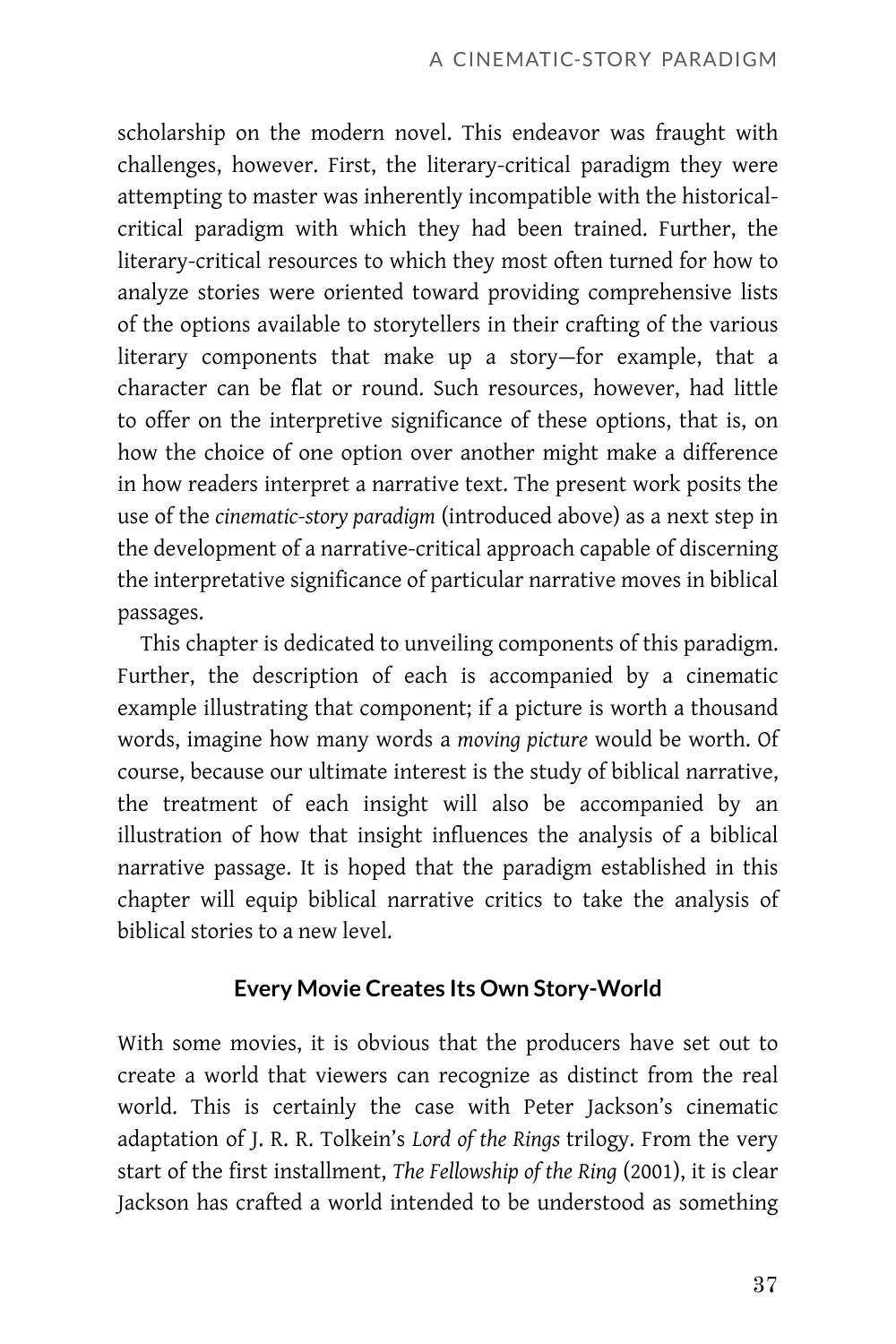other than the real world of the viewers. In the opening scene's provision of the backstory for the tale to come, the viewers are informed that the world they are about to encounter contains not only humans, but also elves and dwarves, and a map is presented showing details of a place labeled "Middle Earth," a place that does not exist in the real world.

Of course, the vast majority of movies do not have worlds clearly distinguishable from the real world. Someone might say that not every movie creates its own story-world, because some movies simply use the real world of the viewers as the setting for their stories. However, a closer look at the concept of *story-world* will reveal that this perception is not really sustainable.

# 1. *A movie's story-world is intended as a self-contained entity separate from the real world.*

Moviemakers always conceptualize the story-worlds of their movies as self-contained entities, distinct from the real world of the moviegoers. While this may be more obvious with fantasy films (like the *Lord of the Rings* trilogy), it is also true when the world on the screen looks like the real world outside the movie theater.

A look at the Jackie Chan action flick *Rumble in the Bronx* (1995) should help to clarify this point. As the title indicates, the story of this movie is set in New York City, so the filmmaker intends that viewers consider this city to be the story-world of the film. Nevertheless, in my personal viewing of the movie, it became obvious that the filmmaker intends viewers to consider this story-world as a self-contained entity separate from the real world. As I watched the film, I began noticing landmarks of Vancouver, British Columbia, the city in which I grew up. Therefore, we have a situation where the viewers are intended to consider the story-world they are seeing to be New York City, but what they are actually seeing is not the real-world New York City. This being the case, for the viewers to consider this story-world as New York City, they must accept it as a self-contained entity separate from the realworld New York City.

Would it make any difference if a movie set in New York City is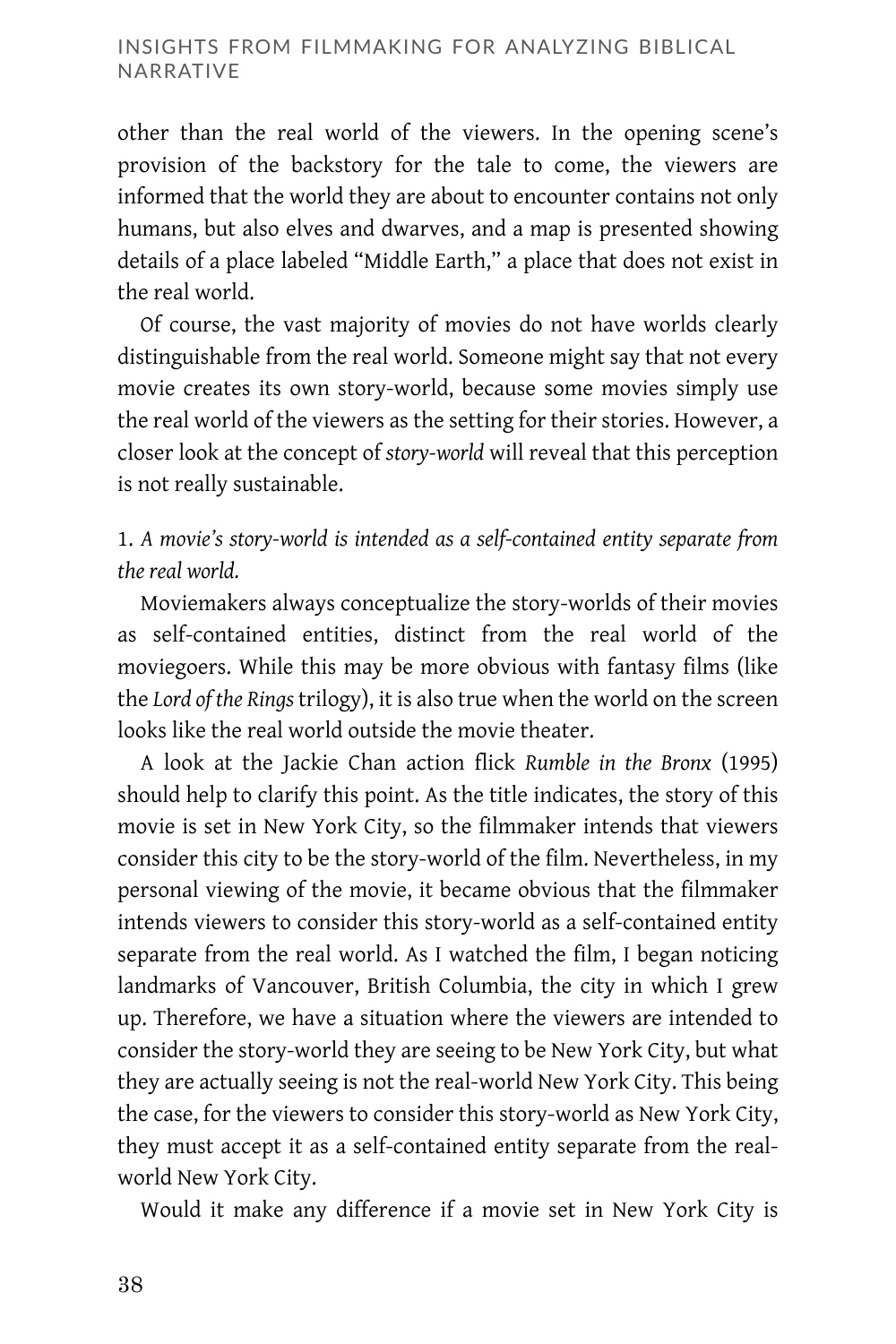actually shot in New York City? That is the case with *Wall Street* (1987), the account of a young Wall Street trader trying to make his way in the world of high finance. With this film, the Statue of Liberty of the story-world is the Statue of Liberty of the real world. The Central Park of the story-world is the Central Park of the real world. The Tavern on the Green of the story-world is the Tavern on the Green of the real world. It would appear at first glance that with this movie, there is no longer a need for the viewers to consider the story-world of the film as a self-contained entity separate from the real world. A film's storyworld is not just its physical setting, however, but also encompasses the characters and events of the story, and the story-world of *Wall Street* contains people like the fictional Bud Fox and Gordon Gekko, and an event like the sale of a fictional company called Bluestar Airlines, thus distinguishing the story-world of *Wall Street* from the real world of the viewers.

So, then, we might concede it is necessary to consider cinematic story-worlds as self-contained entities separate from the real world when we are dealing with movies presenting fictional storylines, but what about movies based on actual historical events? In response to this question, it is useful to take a look at just such a film, *A Beautiful Mind* (2001), the account of the career of brilliant mathematician John Nash.

A comparison of the movie with the actual details of Nash's biography reveals that while the film does follow the basic contours of his adult life, it deviates quite markedly in places. One of these places is the way the film depicts Nash's descent into paranoid schizophrenia. He is shown getting instructions from a Department of Defense officer to monitor print media for hidden patterns in furtherance of the Soviet Union's Cold War efforts. As it turns out, Nash's discerning of patterns, and even his conversations with the D.O.D. officer, are actually delusions associated with his undiagnosed schizophrenia. The real John Nash did suffer from schizophrenia, and this did result in his believing he was receiving messages from print media. The real-world John Nash, however, did not believe them to be messages related to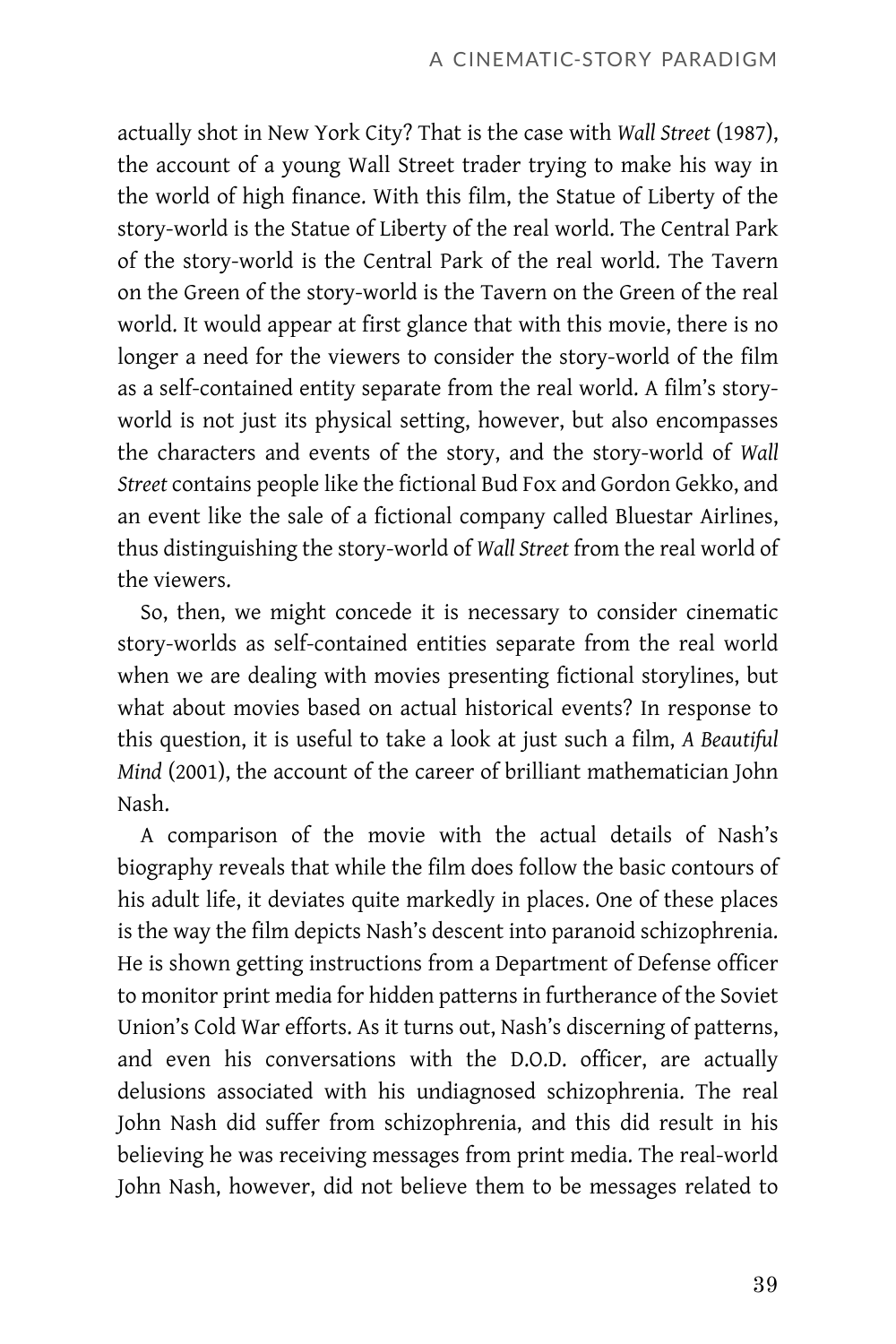#### INSIGHTS FROM FILMMAKING FOR ANALYZING BIBLICAL NARRATIVE

Soviet plots but, rather, messages from aliens. Here, the story-world of the film is shown to be something separate from the real world, and such would be the case even with biopics that work diligently to remain true to the historical facts; there will always be points where the cinematic version diverges from actual history.

Reviews of a biopic inevitably address the degree to which the movie remains true to the facts, but divergences from the facts do not bring about negative evaluations, for biopics are held to a different set of standards than are documentaries on real-world people. Specifically, the story-worlds of movies are considered self-contained entities separate from the real world, and so divergences from the facts are a nonissue for the purposes of evaluation. Further, this is a part of story theory in general, and so, for the purposes of narrative analysis, the story-worlds of even *biblical narrative* passages are to be considered as self-contained entities separate from the real world. This, of course, means that all historical-critical issues are to be bracketed out; whether a biblical text is a faithful representation of what actually happened or whether it presents a total fabrication is simply not at issue.

At first glance, this may appear to be an untenable position, but a simple exercise should allay any doubts as to its veracity. For the purposes of this exercise, we shall use Alberto Soggin's treatment of the Joshua 6 account of the fall of Jericho. In addressing the findings of archaeological excavations of Jericho, he notes that work during the first third of the twentieth century uncovered a defensive system consisting of a strong rampart structure that had fallen as if the victim of an earthquake, and it is dated to between 1450 and 1250 BCE, which is consistent with the traditional view that its destruction occurred as part of the Israelite invasion. He then goes on to point out that later excavations in the 1950s revealed that other defensive systems had been constructed on top of the ruins of the fallen rampart structure, systems that date to the third millennium, thus indicating that the rampart structure must have fallen at least half a millennium earlier than the arrival of the Israelites. Soggin further notes that these later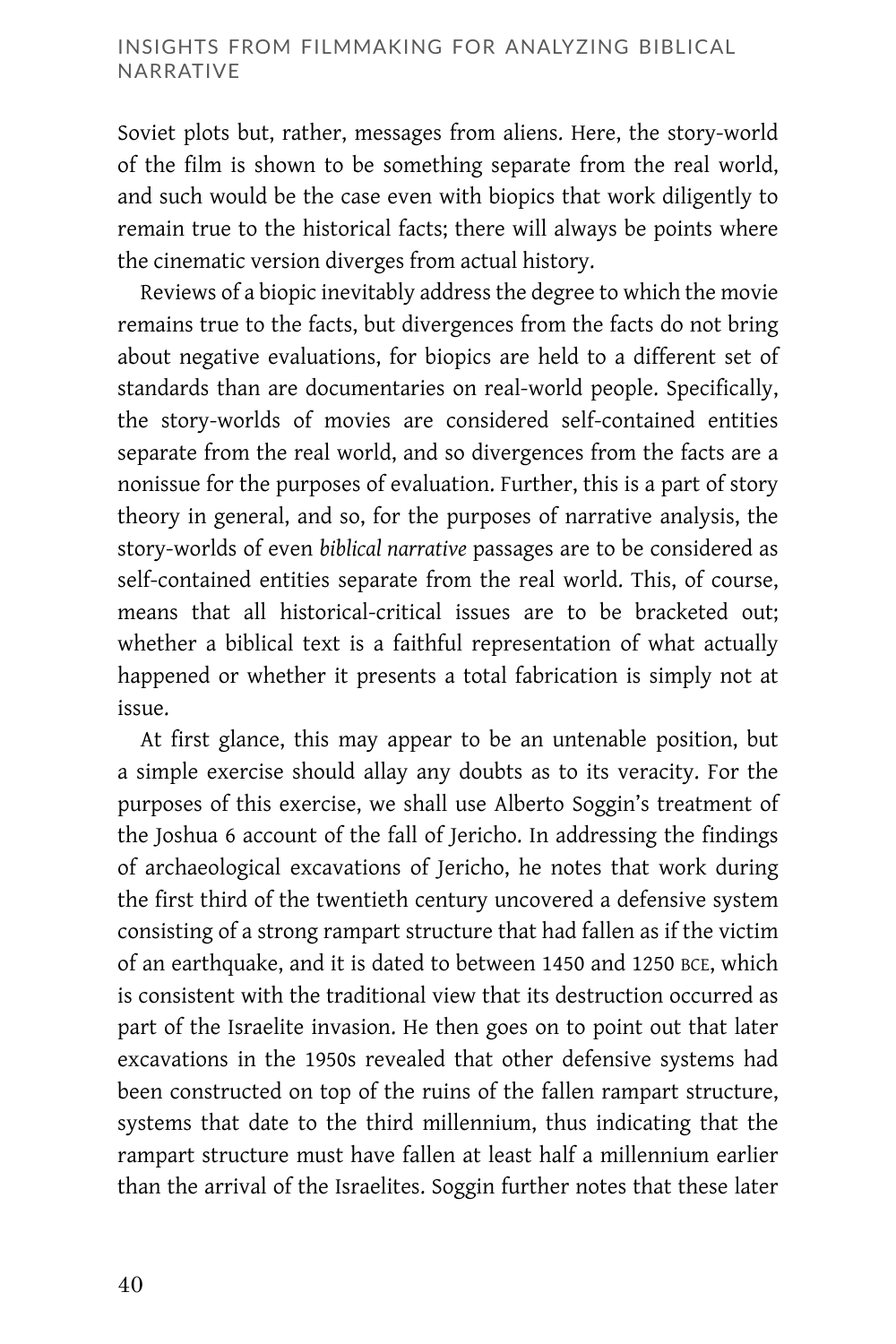excavation efforts found no trace of a massive wall from the time period when the miracle of Joshua 6 was to have taken place.<sup>1</sup> In his view, the account of Joshua 6 is the result of "artificial rehistoricization . . .replac[ing] a narrative of the capture of Jericho by armed attack and with the aid of a ruse."<sup>2</sup>

Soggin's analysis indicates there is a marked difference between the report of Joshua 6 and what actually happened in the late Bronze Age at the site of Jericho, and this is a significant observation from a historical-critical perspective. But does this hold any significance for a narrative analysis of Joshua 6? A narrative analysis of this text has as its focus the narrative workings of the passage, matters such as how the plot is developed and through whose point of view the events are presented to the readers. For analyses such as these, it does not matter whether the events presented actually occurred or not; the exact same narrative analysis is performed in either case. A narrative analysis sees the Joshua text as creating a story-world that is a self-contained entity and, as such, not open to evaluation on how much, or how little, it reflects elements of the real world. To put it simply, all historicalcritical considerations are bracketed out in the process of conducting a narrative-critical analysis.

## 2. *The story-worlds of movies treating the same historical event are discrete entities and, as such, are to be considered totally separate from each other.*

Historical events deemed worthy of cinematic treatment sometimes give rise to multiple movies, and it is not uncommon for such movies to be compared to each other. Further, when we do so, we seem to know intuitively that each movie is to be taken as a discrete entity. This is evident in the way we have no problem when details in one movie differ from the corresponding details in the other; we recognize intuitively that each film is creating its own story-world characterized by its own details, and so the story-worlds of the two films will not necessarily be identical.

<sup>1.</sup> J. Alberto Soggin, *Joshua: A Commentary*, trans. R. A. Wilson, Old Testament Library (Philadelphia: Westminster, 1972), 85–86. 2. Ibid., 84.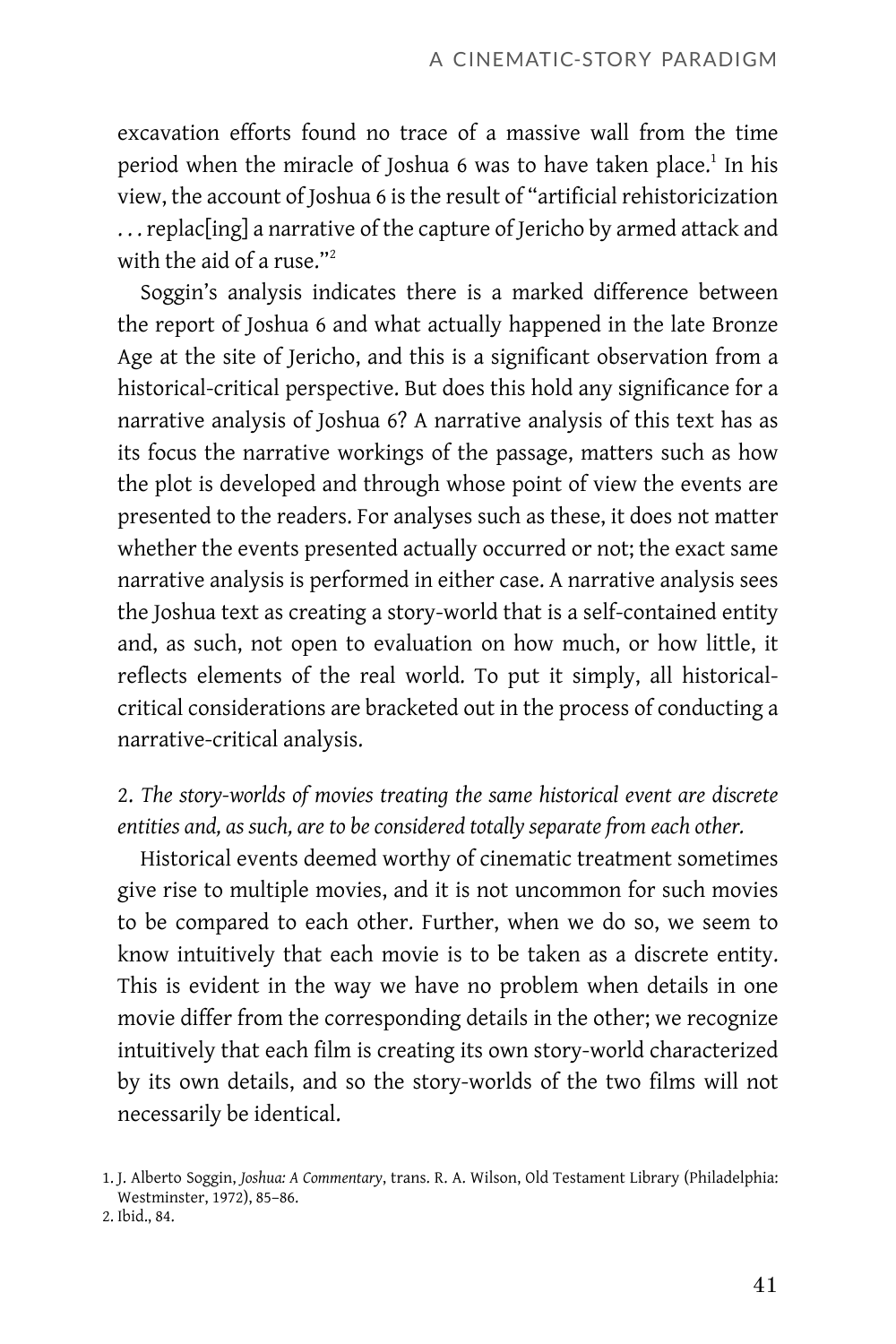#### INSIGHTS FROM FILMMAKING FOR ANALYZING BIBLICAL NARRATIVE

Further, because of our recognition that each movie has its own discrete story-world, we would see it as illegitimate to use a detail from a particular event's depiction in one of the movies in an analysis of that same event in the other version. For example, consider two film adaptations of the running career of Steve Prefontaine, one of the greatest middle-distance runners of all time: *Without Limits* (1998), directed by Robert Towne, and *Prefontaine* (1997), directed by Steve James. Not surprisingly, both of these movies cover Prefontaine's participation in the 5000-meter event at the 1972 Olympic Games in Munich, arguably the most important race of his life. However, the two films present differing depictions of Prefontaine's attitude heading into the race. In *Without Limits*, Towne's coverage of the runners lining up for the race includes a cut to a bar back in the U.S.A., showing friends of Prefontaine gathered around a television watching the runners line up. Over this image, a portion of an interview Prefontaine had given earlier is heard, in which he says, "I'd like to work it out so that in the end, it comes down to a pure guts race . . . if it is, I'm the only one who can win it." So, Towne portrays Prefontaine as being confident, even bordering on cocky, heading into the race.

James, on the other hand, depicts Prefontaine as having an entirely different attitude. He includes a scene showing Prefontaine in a lounge in the athletes' quarters with a number of his American teammates days before the big race, and they are all watching a live broadcast of the men's 10,000-meter final. In this scene, there is a shot of a TV screen showing the three lead runners heading into the final lap of the race, with Finland's Lasse Viren out front. The camera cuts to a wide-eyed Prefontaine leaning toward the screen and saying, "This is unbelievable . . . he's going after the record." The camera cuts back to the TV screen which now shows Viren and the second-place runner coming off the final turn into the home stretch, and follows Viren as he pulls away for a convincing win. Then there is a cut back to Prefontaine staring at the screen with his mouth hanging open as the race announcer's voice is heard to say ". . . that breaks the world record of 27:39.4 . . . ," at which point Prefontaine breaks his stare at the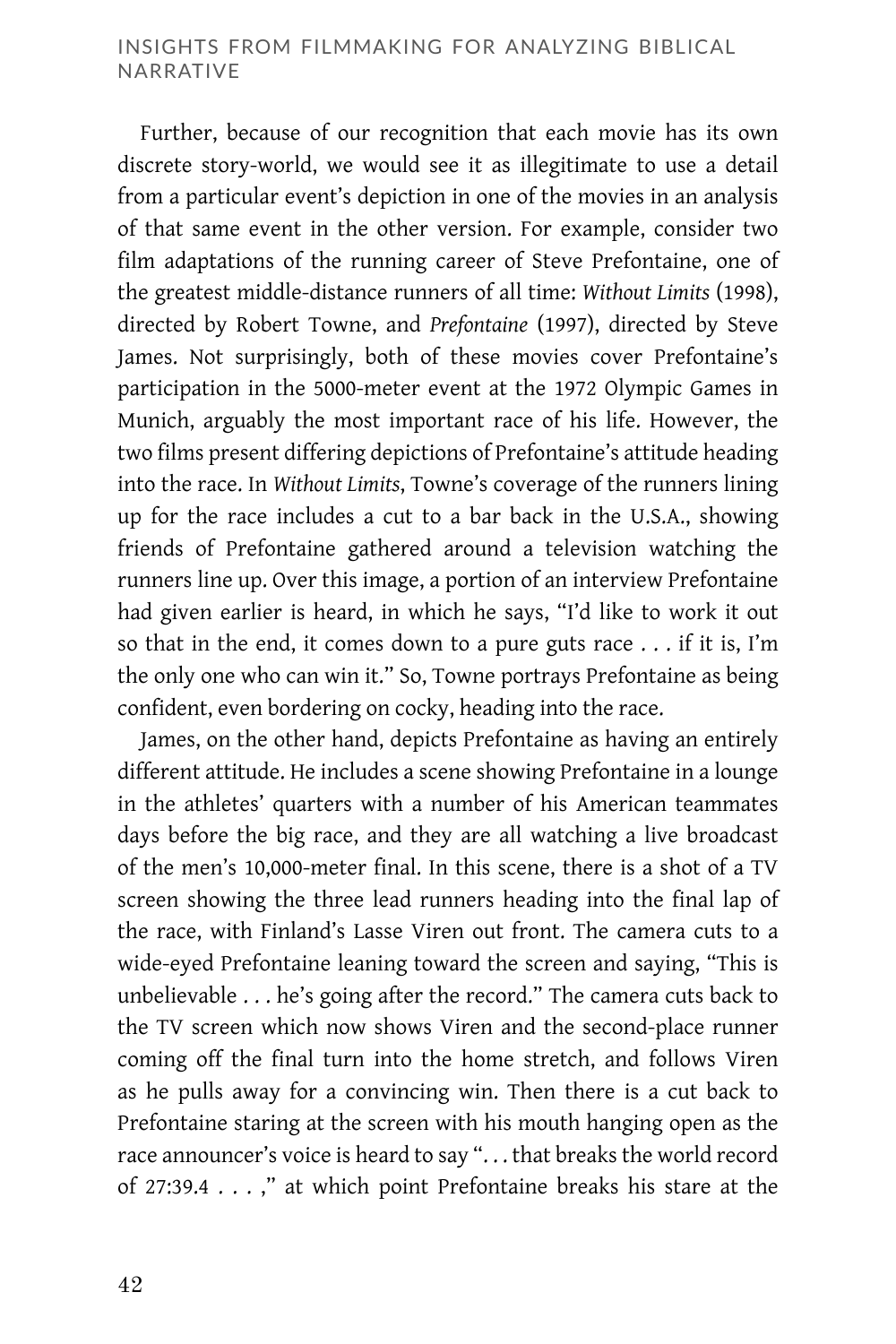screen as a distant look comes over his face. The camera then cuts back to the TV screen to show Viren being congratulated by another runner, with a commentator's voice saying, "I'll tell you, Jim, there's one man in these stands that had better be worried having watched this race, and that's Steve Prefontaine," at which point the camera cuts back to Prefontaine snapping out of his funk to look back at the screen. Then the camera captures one of his teammates turning to look over his shoulder at Prefontaine and then pans to three other teammates already looking at him, before returning to Prefontaine, whose face exhibits a look of consternation.

As we can see, the directors present two contrasting depictions of how Prefontaine feels as he anticipates his participation in the upcoming race. Suppose the following was offered as an analysis of the first, Towne's version: "Towne's depiction of Prefontaine here makes him appear confident about his chances in the race. However, based on what we see in James's portrayal of him, the confidence evident in Towne's version must be understood as a mere façade, a brave face Prefontaine is putting on lest Viren get wind of how concerned he really is about the showdown." This analysis would immediately be deemed illegitimate, and its problem lies in its failure to recognize that every movie creates its own discrete story-world. As far as the case at hand is concerned, Towne's *Without Limits* creates a particular storyworld, a world that is a discrete entity and, as such, free from the intrusion of factors not a part of this entity. In Towne's story-world, the protagonist is confident going into his big race, and details from other story-worlds cannot be imported into Towne's story-world, no matter how compelling they may appear.

With our finely attuned cinematic sensibilities, it is clear to us that such a move is illegitimate. Our biblical storytelling sensibilities may not be as finely attuned, however, and as a result, we may not be as quick to notice when a move like this occurs in the interpretation of biblical narrative material. Consider, for example, John MacArthur's treatment of the first beatitude of Luke's Sermon on the Plain, "Blessed are you who are poor" (Luke 6:20). MacArthur asserts that "Jesus was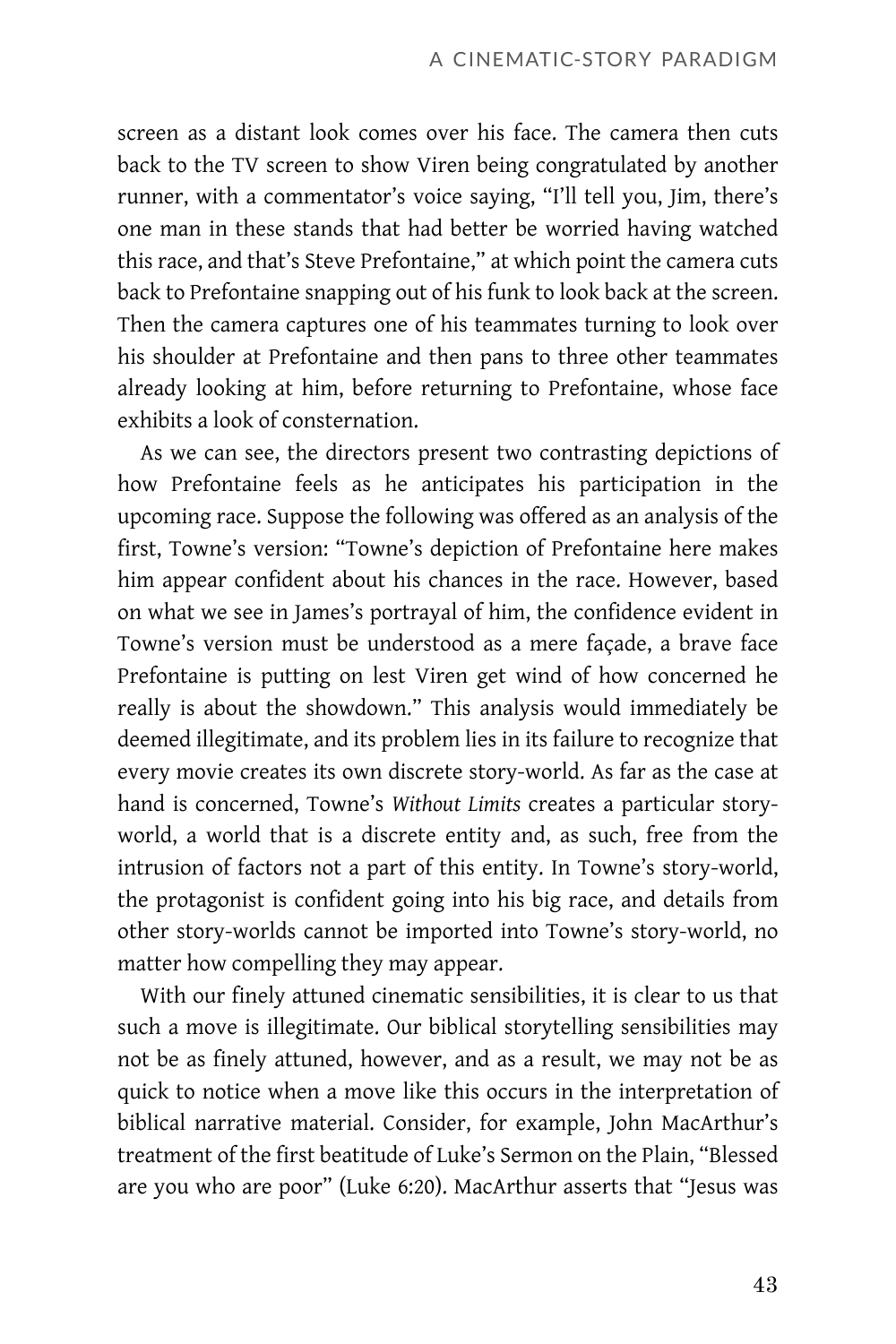not teaching that those who are materially and economically poor are thereby blessed. *As Matthew's parallel account of this sermon indicates*, the Lord was speaking of those who are 'poor in spirit' (Matt 5:3). The blessed are those who understand their spiritual poverty and the bankrupt condition of their soul, no matter how much or how little wealth they possess."<sup>3</sup>

In his efforts to determine the meaning of Luke's "Blessed are you who are poor," MacArthur lifts the words "in spirit" from Matthew's version and incorporates them into his analysis of Luke's version, an analysis yielding the idea that Luke has in mind *spiritual* poverty. In doing so, however, MacArthur is taking a component used in the building of Matthew's story-world, and inserting it into Luke's separate story-world, a world that possesses a beatitude addressed simply to the poor, and not to the *spiritually* poor. Recognition of the fact that each biblical narrative has its own discrete story-world precludes such an interpretative move.

### 3. *A movie's story-world is intended to be experienced and not just viewed.*

While it is generally understood that movies are watched, it is possible, at a deeper level, to conceive of movies as being *experienced*. This distinction is not referring to movie-theater innovations such as shaking seats, sprays of water, and gusts of scent to provide moviegoers with more than just the video and audio of conventional movies but, rather, the phenomenon of viewers finding themselves becoming participants in the story-world of a movie. To be sure, viewers may not consciously sense this happening, but as they are sitting in a movie theater and become engrossed in the action of the movie, they go from being simply viewers to being actual experiencers of the action.

It may not be initially clear how this phenomenon relates to the interpretation of biblical narrative texts, for reading words on a page does not provide the same kind of experience as watching a movie. But lovers of fiction know that in reading a novel they, too, can become lost

<sup>3.</sup> John MacArthur, *The MacArthur New Testament Commentary: Luke 6–10* (Chicago: Moody, 2011), 96 (emphasis added).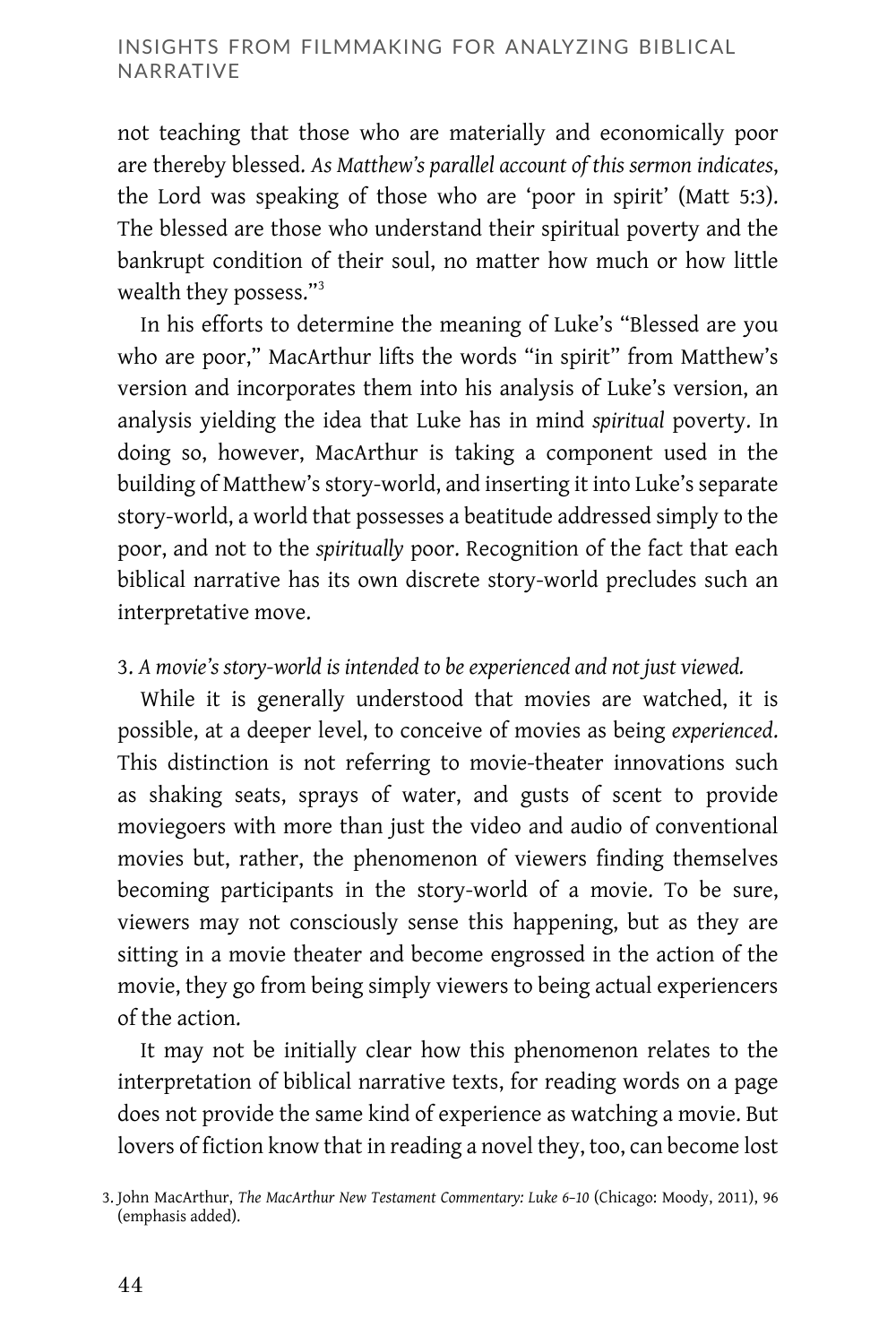in the story's world. Further, it must be remembered that the stories of the Bible were not written with reading audiences in mind. Rather, they were written to be recited to *hearing* audiences.<sup>4</sup> And while oral stories also do not have images to watch on a screen, because story hearers do not need to keep their eyes occupied with words on a page, they therefore have more latitude to allow their imaginations to be let loose in the story-worlds they are hearing.

The film *Jesus* (1979) contains a scene demonstrating this phenomenon of a hearer becoming lost in the world of a story. The film's treatment of Jesus delivering the Parable of the Good Samaritan (Luke 10:30–37) begins with the camera focused on Jesus in the midst of a crowd of people. As he begins to tell the parable, the camera pans down to a girl sitting at his feet and captures her looking away from Jesus into the distance as the scene dissolves into an image of a beaten man lying on a road, upon whom come a priest and a Levite, and then a Samaritan who stops and helps the man. As the parable draws to a close, the image of the road dissolves back to the scene of the girl sitting at Jesus' feet, thus showing her leaving the world of the story and reentering the real world.

This scene provides a cinematic depiction of the phenomenon of a hearer being transported from his or her real world into the storyworld of an oral story, inhabiting that world for the duration of the story, and then being transported back into their real world at the conclusion of the story. Further, a look at what happens next provides an indication of the significance of this dynamic for the process of interpreting biblical narrative. As Jesus presents his concluding question about who is a neighbor to the injured man, the camera focuses on the girl still at Jesus' feet and captures her responding, "The one who was kind to him." The producers here deviate from the text of Luke 10, which states it is a lawyer who gives this answer. By having the girl do so, they create the impression it was the girl's entering the story-world of Jesus' parable and experiencing firsthand the events

<sup>4.</sup> Despite this finding, the intended audience of biblical narratives texts will, for the sake of simplicity, be designated "readers," as opposed to "hearers," throughout the rest of the present volume.